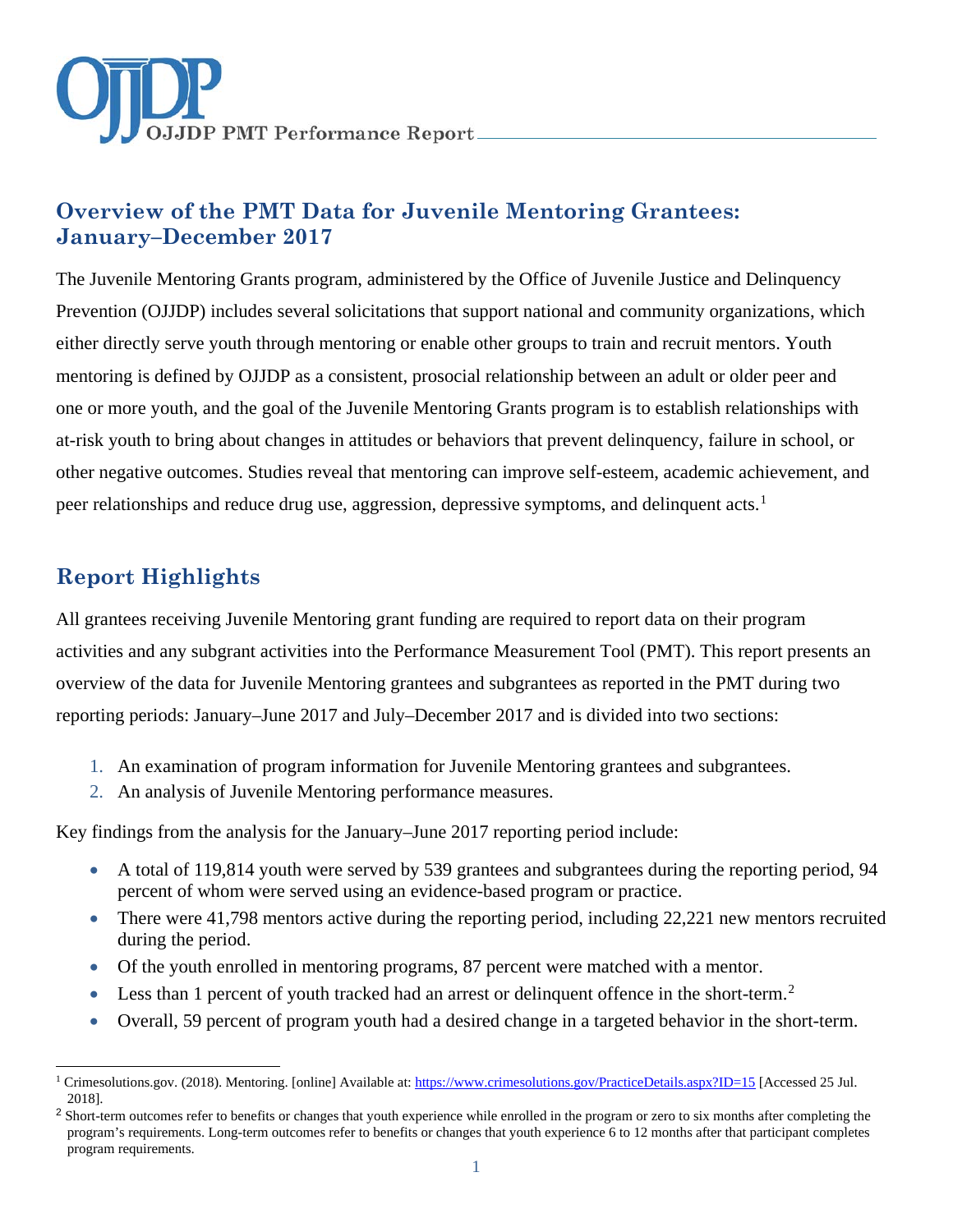Key findings from the analysis for the July–December 2017 reporting period include:

- A total of 116,450 youth were served by 616 grantees and subgrantees during the reporting period, 93 percent of whom were served using an evidence-based program or practice.
- There were 45,031 mentors active during the reporting period, including 17,703 new mentors recruited during the reporting period.
- Of the youth enrolled in mentoring programs, 91 percent were matched with a mentor.
- Less than 1 percent of youth tracked had an arrest or delinquent offense in the short-term.
- Overall, 58 percent of program youth had a desired change in a targeted behavior in the short-term.

# **1. Examination of Program Information**

### *1.1 Reporting Compliance*

Grantees are required to report semi-annually for each active federal award. As table 1 illustrates, 73 grantees completed reporting requirements for the January–June 2017 reporting period, resulting in a compliance rate of 76 percent; 90 grantees completed reporting requirements for the July–December 2017 reporting period, resulting in a compliance rate of 77 percent.

|                              | <b>Status</b>      |             |          |              |
|------------------------------|--------------------|-------------|----------|--------------|
| <b>Data Reporting Period</b> | <b>Not Started</b> | In Progress | Complete | <b>Total</b> |
| January-June 2017            | 20                 |             | 73       | 93           |
| July-December 2017           | 23                 |             | 90       | 113          |

**Table 1: Status of Grantee Reporting (January–December 2017)[3](#page-1-0)**

Of the grantees who completed reporting requirements, only 55 were operational during the January–June reporting period and 66 were operational during the July–December reporting period. Grantees that were not operational did not expend grant funds or provide services during the reporting period and were thus excluded from the analysis of performance measures.

While some grantees spent their funds directly, others subawarded their funds to other organizations. As a result, data were reported for 526 subgrant awards during the January–June reporting period and 603 subgrant awards during the July–December reporting period. The numbers reported in table 1 do not include subrecipients, but subrecipients are included in the rest of the tables and figures.

<span id="page-1-0"></span> $\overline{a}$  $3N = 93$  for January–June 2017;  $N = 113$  for July–December 2017.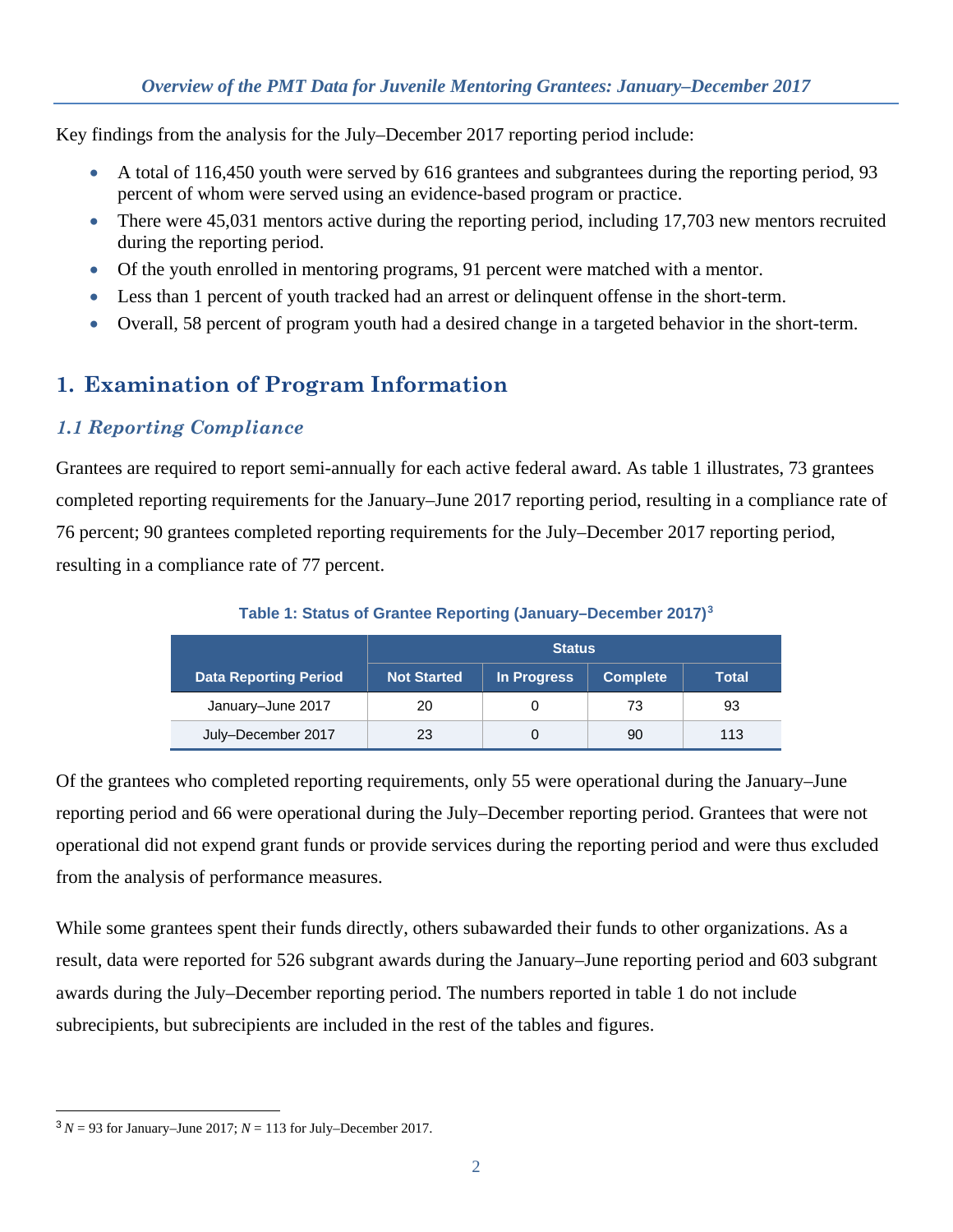## *1.2 Evidence-based Programming*

 $\ddot{\phantom{a}}$ 

OJJDP strongly encourages the use of research and evidence-based practices to implement mentoring programs. Evidence-based programs and practices include program models that have been shown, through rigorous evaluation and replication, to be effective at preventing or reducing juvenile delinquency or related risk factors. To understand how Juvenile Mentoring grantees are prioritizing evidence-based programs, grantees and subgrantees are asked to report whether or not their programs are evidence based.

As shown in figure 1, a significant number of grantees and subgrantees are implementing evidence-based practices. During the January–June reporting period, 96 percent of grantees and subgrantees implemented evidence-based programs and 95 percent implemented evidence-based programs during the July–December 2017 reporting period.



**Figure 1: Programs Implementing Evidence-Based Practices (January 2015–December 2017)[4](#page-2-0)**

A review of allocated funds for evidence-based programs during the January–June and July–December 2017 reporting periods revealed about 90 percent of federal funds were distributed by Juvenile Mentoring grantees and subgrantees to evidence-based programs during both reporting periods (figure 2, figure 3).<sup>[5](#page-2-1)</sup>

<span id="page-2-0"></span><sup>4</sup> *N* = 581 for January–June 2017; *N* = 669 for July–December 2017. In previous reporting periods, *N* ranged from 343 to 552.

<span id="page-2-1"></span><sup>5</sup> Funding amounts represent the total funding for the life of the awards and does not represent actual grantee spending during the reporting period.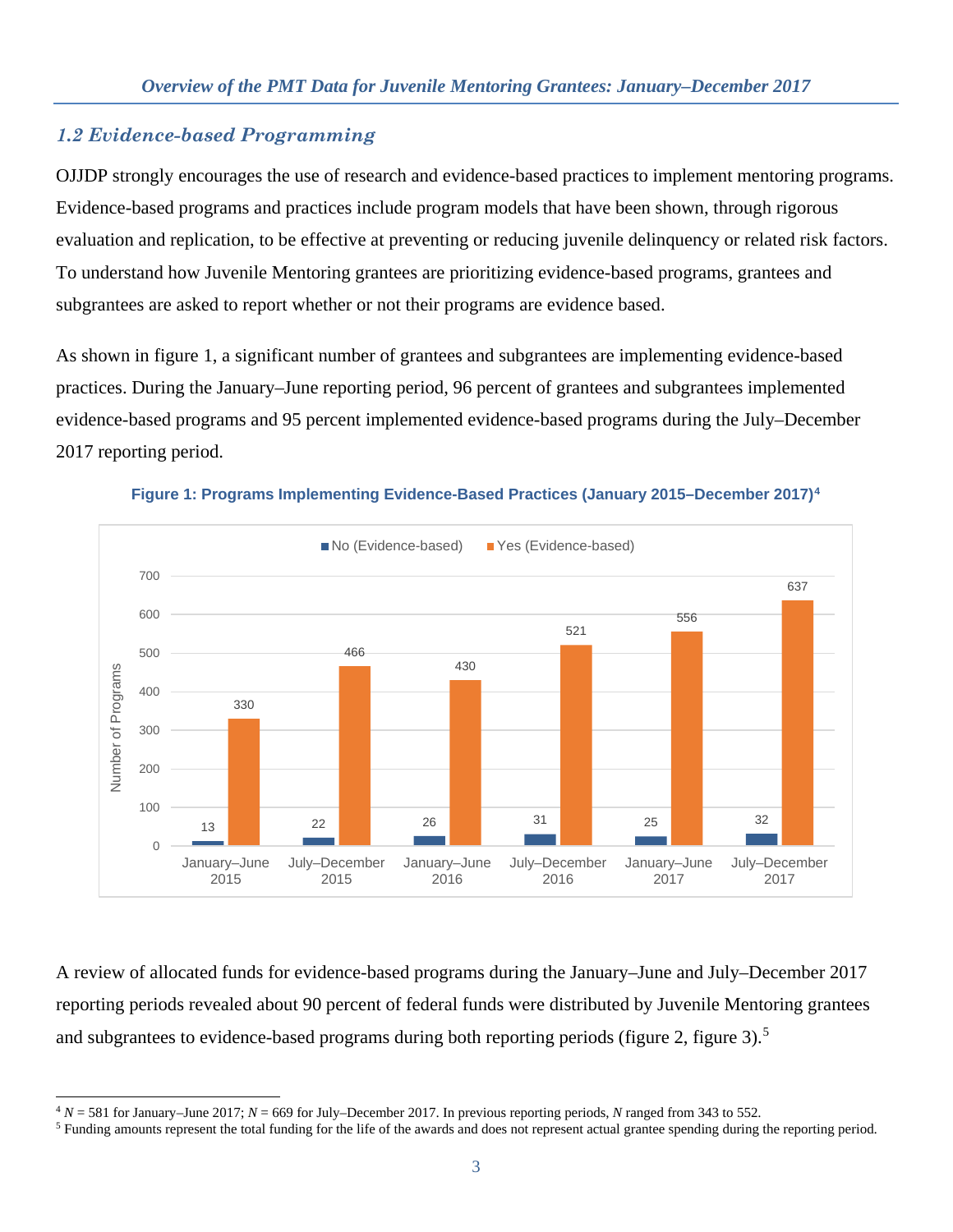

## *1.3 Organization Type*

Nonprofit community-based organizations represented 87 percent of grantees and subgrantees in January–June 2017 and 89 percent of grantees and subgrantees in July–December 2017 (table 2).

|                                        | January-June 2017 |                   | July-December 2017 |            |
|----------------------------------------|-------------------|-------------------|--------------------|------------|
| <b>Organization Type</b>               | <b>N</b>          | <b>Percentage</b> | $\boldsymbol{N}$   | Percentage |
| Nonprofit Community-based Organization | 507               | 87%               | 596                | 89%        |
| Other Community-based Organization     | 58                | 10%               | 58                 | 9%         |
| School/Other Education                 | 10                | 2%                | 9                  | 1%         |
| Other <sup>9</sup>                     | 6                 | $1\%$             | 6                  | 1%         |
| <b>Total</b>                           | 581               | N/A               | 669                | N/A        |

#### **Table 2: Number of Programs by Organization Type (January–December 2017)[8](#page-3-2)**

## **2. Analysis of Performance Measures**

Grantees report on a number of performance measures, which collect data on grantees' activities and program outcomes. These performance measures help OJJDP determine whether the Juvenile Mentoring grant program has achieved its goals and objectives and may be used to improve program design and policy decisions at the federal level.

 $\overline{a}$ 

<span id="page-3-2"></span><span id="page-3-1"></span>

<span id="page-3-0"></span> $^6 N = 581$ <br>  $^7 N = 669$ <br>  $^8 N = 581$  for January–June 2017;  $N = 669$  for July–December 2017.

<span id="page-3-3"></span><sup>&</sup>lt;sup>9</sup> Includes local government agencies, tribal government, juvenile justice organizations, and other government agencies.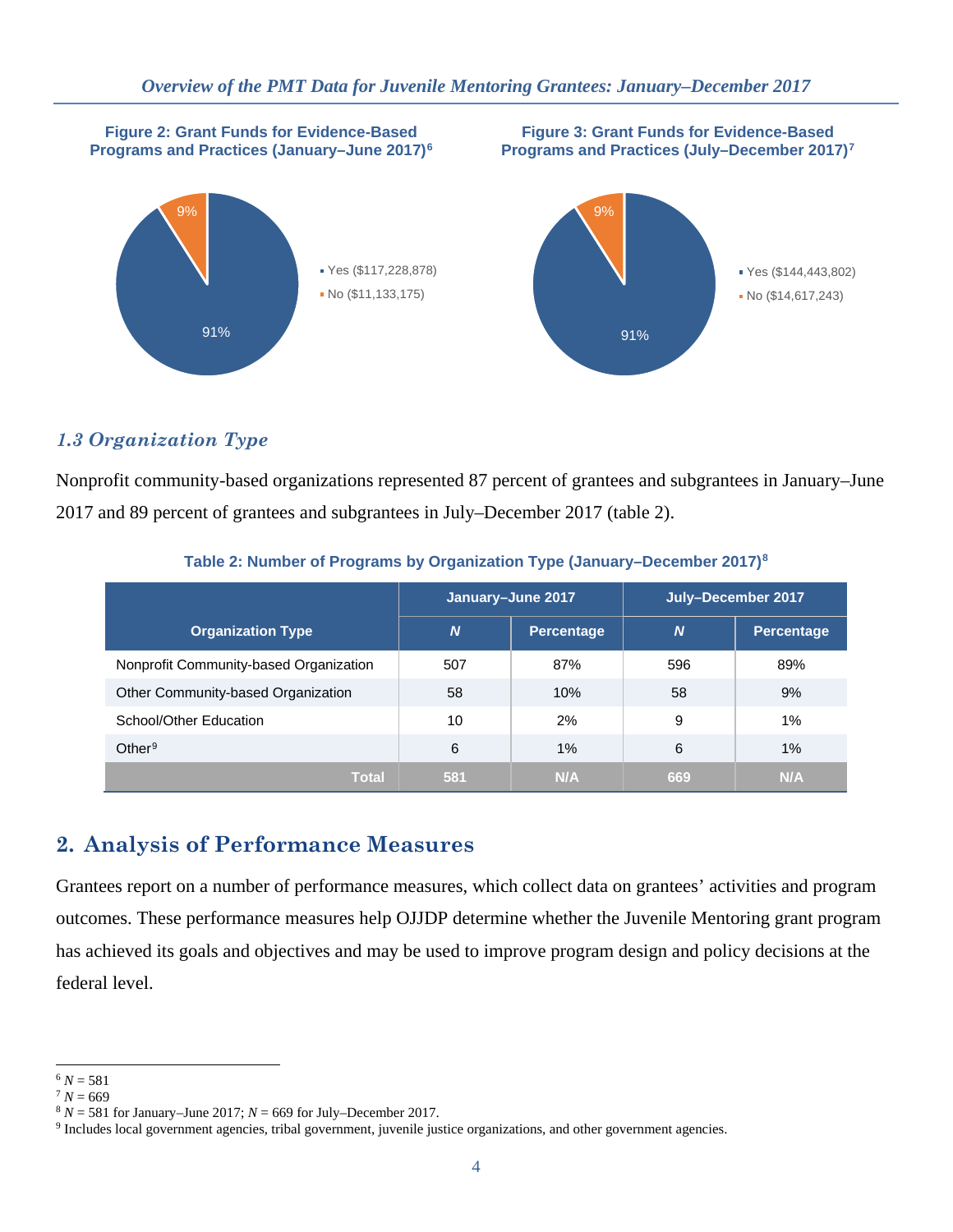### *2.1 Youth Served*

During the January–June 2017 reporting period, a total of 119,814 youth were served by Juvenile Mentoring grantees and subgrantees. The percentage of youth served using an evidence-based program or practice during this reporting period increased nearly 30 percent from the previous reporting period, from 65 percent during July–December 2016 to 94 percent during January–June 2017 (Figure 4). During the July–December 2017 reporting period, a total of 116,450 youth were served, and 93 percent of program youth were served using an evidence-based program or practice.



#### **Figure 4: Youth Served Using an Evidence-Based Program or Practice (January 2015–December 2017)[10](#page-4-0)**

### *2.2 Youth Matched with a Mentor*

 $\overline{a}$ 

The number of youth matched with a mentor is an important indicator of program capacity, as it measures a programs ability to provide mentoring services to all youth who are enrolled in the program. As shown in figure 5, during the January–June 2017 reporting period, 87 percent of enrolled youth were matched with a mentor while 13 percent of enrolled youth were awaiting a mentor match. During the July–December 2017 reporting period, the percentage of enrolled youth matched with a mentor increased to 91 percent while 9 percent of program youth were awaiting a mentor match.

<span id="page-4-0"></span><sup>&</sup>lt;sup>10</sup> 539 grantees and subgrantees reported on this measure during the January–June 2017 reporting period; 616 grantees and subgrantees reported on this measure during the July–December 2017 reporting period. Earlier reporting periods ranged between 233 and 469 grantees and subgrantees reporting on the measure.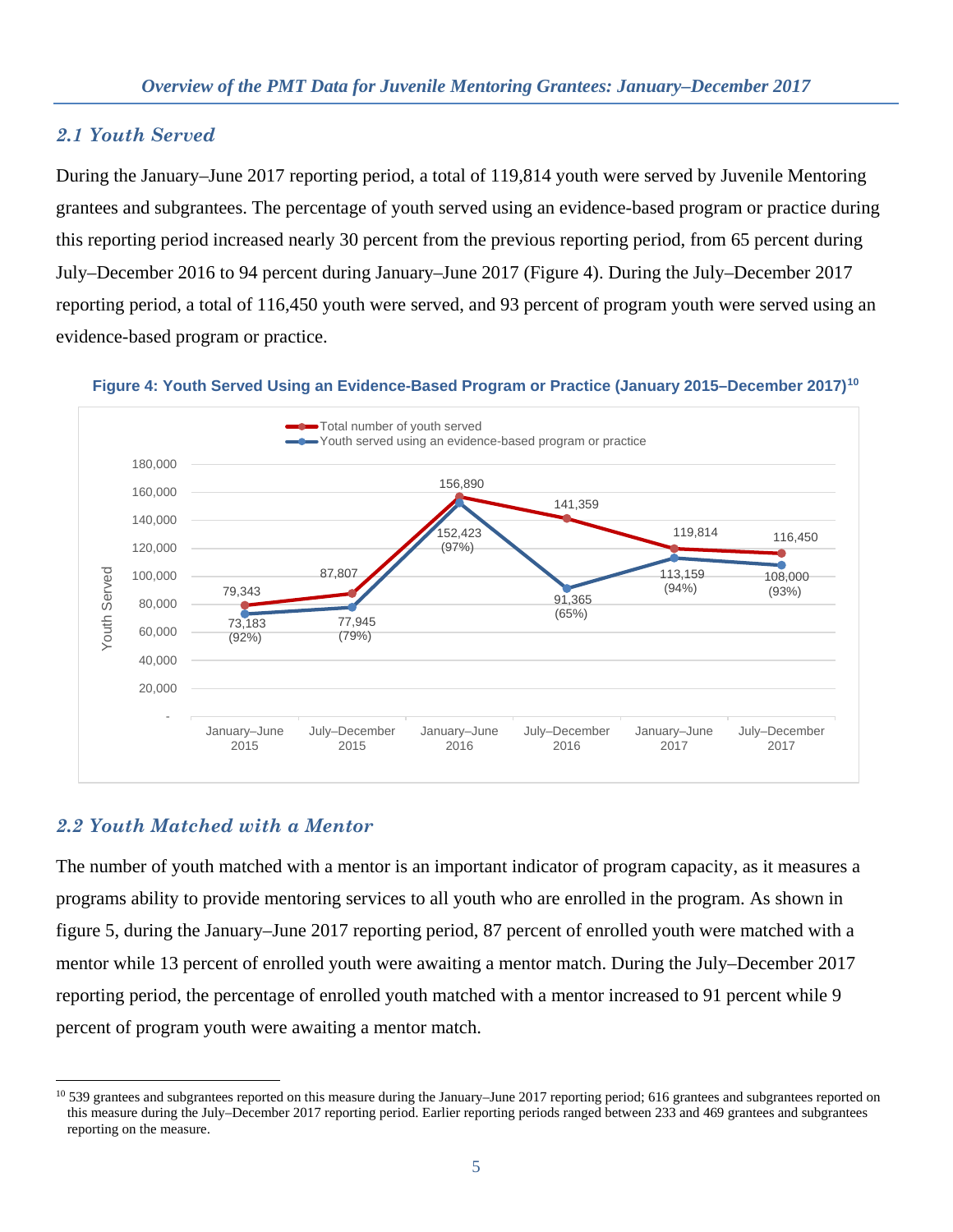![](_page_5_Figure_1.jpeg)

#### **Figure 5: Number of Youth Matched with a Mentor (January–December 2017)[11](#page-5-0)**

### *2.3 Youth Exiting the Program*

As shown in figure 6, the percentage of youth who successfully exited the program decreased by more than 25 percent during the January–June 2017 reporting period but then increased from 49 percent to 76 percent during the July–December 2017 reporting period. Youth who "successfully exited" are considered to be those who have fulfilled all program obligations and requirements. Each grantee defines the requirements needed for a youth to complete its program. Youth who fail to follow through with the program, such as those who are expelled or leave voluntarily, are considered to have "unsuccessfully exited" the program.

![](_page_5_Figure_5.jpeg)

#### **Figure 6: Number of Program Youth Who Exited the Program (January 2015–December 2017)[12](#page-5-1)**

<span id="page-5-0"></span> $\overline{a}$  $11$  387 grantees and subgrantees reported on this measure during the January–June 2017 reporting period; 382 grantees and subgrantees reported on this measure during the July–December 2017 reporting period.

<span id="page-5-1"></span> $12$  368 grantees and subgrantees reported on this measure during the January–June 2017 reporting period; 412 grantees and subgrantees reported on this measure during the July–December 2017 reporting period. Earlier reporting periods ranged between 147 and 321 grantees and subgrantees reporting on the measure.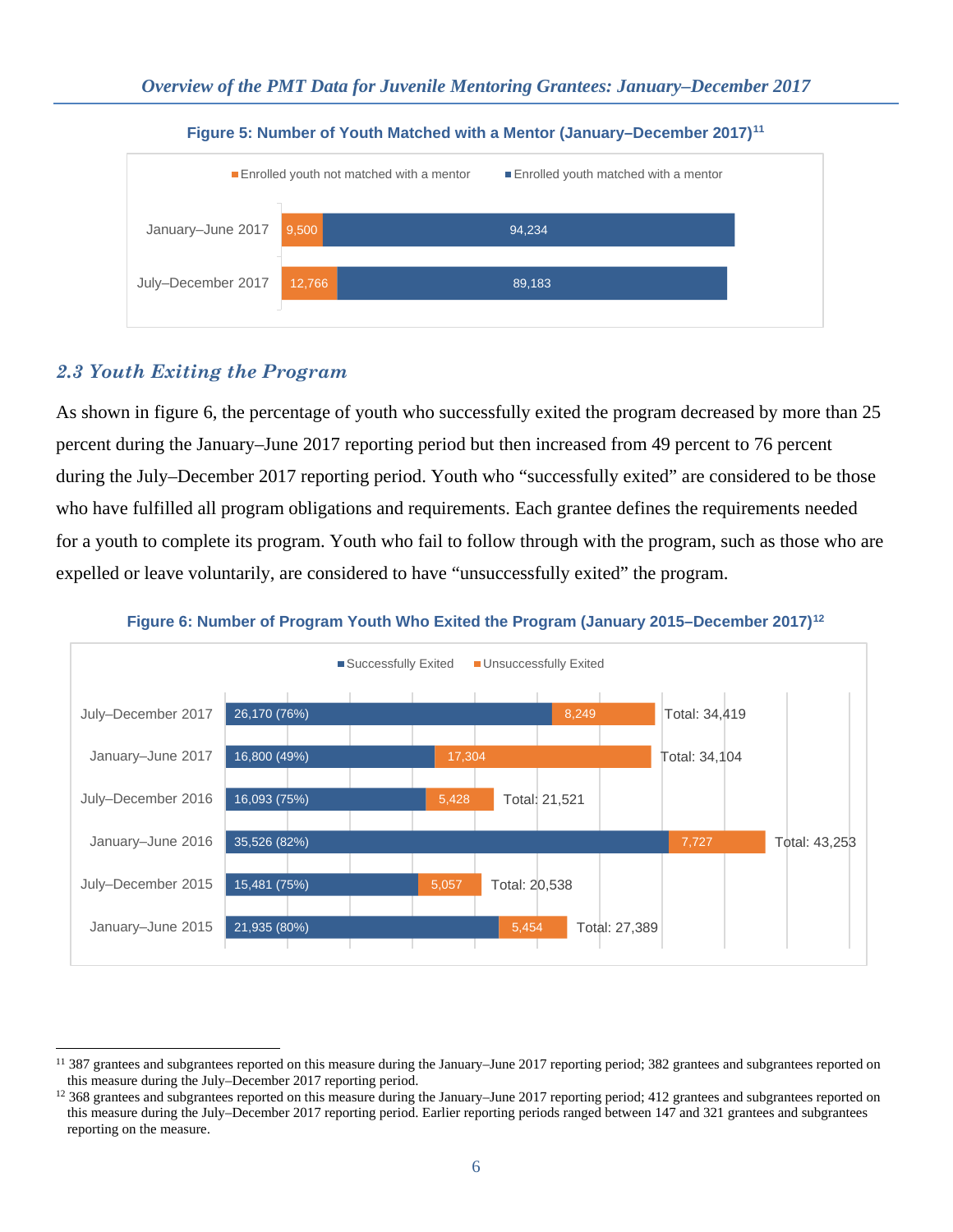#### *2.4 Program Youth Offenses*

 $\overline{a}$ 

Program success is also demonstrated through outcomes that are designed to reveal the impact of programs on preventing or reducing juvenile offending. This is measured in the short-term by the number of youth currently being served by a Juvenile Mentoring program or those who exited up to 6 months earlier, who were arrested or seen at juvenile court for a delinquent offense during the reporting period. As shown in table 3, during the January–June 2017 reporting period 72,567 program youth were monitored for offenses. Of those, 502 youth, less than 1 percent, had an arrest or delinquent offense. In addition, 376 youth were committed to a juvenile residential facility, 11 were sentenced to adult prison, and 24 received some other sentence. During the July– December 2017 reporting period, 74,571 youth were tracked for offenses. Of those, 446 youth, less than 1 percent, had an arrest or delinquent offense. In addition, 304 program youth were committed to a juvenile residential facility, 7 were sentenced to adult prison, and 26 received some other sentence.

|                                               | January-June 2017 |                   | July-December 2017 |            |
|-----------------------------------------------|-------------------|-------------------|--------------------|------------|
| Performance Measure <sup>'</sup>              | $\boldsymbol{N}$  | <b>Percentage</b> | N                  | Percentage |
| Program youth tracked for delinguent offenses | 72,567            | N/A               | 74,571             | N/A        |
| Youth with an arrest or delinguent offense    | 502               | $< 1\%$           | 446                | $< 1\%$    |
| Youth committed to a juvenile facility        | 376               | $< 1\%$           | 304                | $< 1\%$    |
| Youth sentenced to adult prison               | 11                | $< 1\%$           | 7                  | $< 1\%$    |
| Youth who received some other sentence        | 24                | $< 1\%$           | 26                 | $< 1\%$    |

**Table 3: Program Youth Offending, Short-Term (January–December 2017)[13](#page-6-0)**

Grantees also reported long-term offending outcomes for youth who were tracked for 6–12 months after exiting a mentoring program. During the January–June 2017 reporting period, 5 percent of tracked youth were arrested or appeared in juvenile court within 6–12 months of exiting a mentoring program (table 4). Only 2 percent of youth were committed to a juvenile facility, and less than 1 percent were sentenced to adult prison. During the July–December 2017 reporting period, although still low, the percentage of tracked youth arrested or appearing in juvenile court within 6–12 months of exiting a mentoring program more than doubled (13 percent) from the last reporting period; however, less than 1 percent of youth were committed to a juvenile facility or sentenced to an adult prison 6–12 months after existing the program.

<span id="page-6-0"></span><sup>&</sup>lt;sup>13</sup> 483 grantees and subgrantees reported on this measure during the January–June 2017 reporting period; 513 grantees and subgrantees reported on this measure during the July–December 2017 reporting period.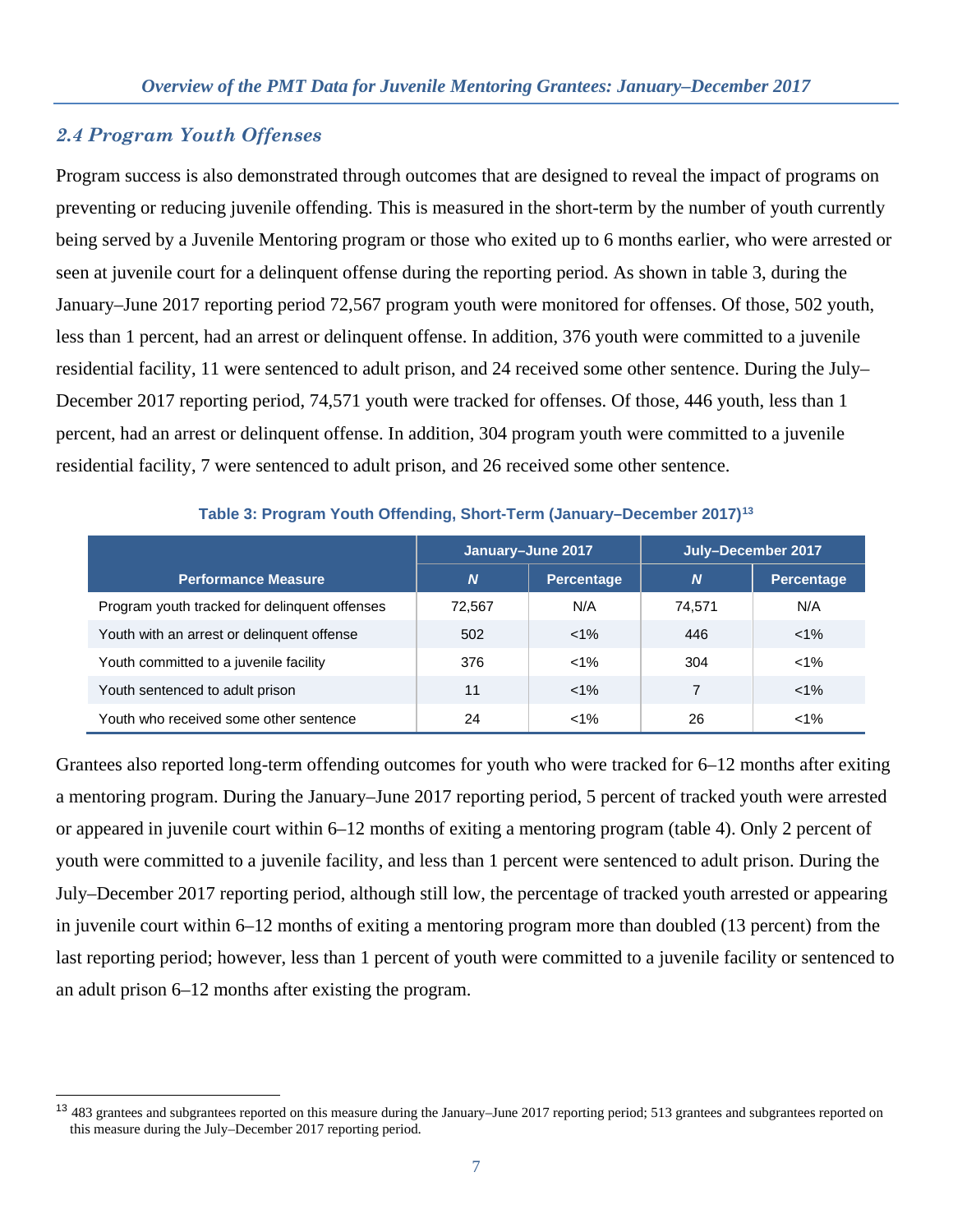|                                                                                     | January-June 2017 |                   | July-December 2017 |                   |
|-------------------------------------------------------------------------------------|-------------------|-------------------|--------------------|-------------------|
| <b>Performance Measure</b>                                                          | $\boldsymbol{N}$  | <b>Percentage</b> | N                  | <b>Percentage</b> |
| Youth tracked for delinquent offenses 6-12 months<br>after exiting the program      | 525               | N/A               | 709                | N/A               |
| Youth with an arrest or delinguent offense 6-12<br>months after exiting the program | 26                | 5%                | 92                 | 13%               |
| Youth committed to a juvenile facility 6-12 months<br>after exiting the program     | 8                 | 2%                | $\mathcal{P}$      | $< 1\%$           |
| Youth sentenced to adult prison 6-12 months after<br>exiting the program            |                   | $< 1\%$           | $\mathfrak{p}$     | $< 1\%$           |
| Youth who received some other sentence 6-12<br>months after exiting the program     | 3                 | $< 1\%$           | 4                  | $1\%$             |

**Table 4: Program Youth Offending, Long-Term (January–December 2017)[14](#page-7-0)**

## *2.5 Program Youth Recidivism*

Grantees report on short-term recidivism measures that track reoffending outcomes for youth served by the program and for up to 6 months after exiting the program. As shown in table 5, recidivism levels of program youth were extremely low for both reporting periods, suggesting programs were successful in preventing or reducing reoffending in program youth. Of the 25,632 program youth who were tracked during the January– June 2017 reporting period, only 44 (less than 1 percent) were arrested or seen at a juvenile court for a new delinquent offense. Of the 17,296 program youth who were tracked during the July–December 2017 reporting period, only 12 (less than 1 percent) were arrested or seen at a juvenile court for a new delinquent offense.

|                                               | January-June 2017 |                   | July-December 2017 |                   |
|-----------------------------------------------|-------------------|-------------------|--------------------|-------------------|
| <b>Performance Measure</b>                    | $\boldsymbol{N}$  | <b>Percentage</b> | <b>N</b>           | <b>Percentage</b> |
| Youth tracked for new delinguent offenses     | 25.632            | N/A               | 17.296             | N/A               |
| Youth with a new arrest or delinquent offense | 44                | $< 1\%$           | 12                 | $< 1\%$           |
| Youth committed to a juvenile facility        | 19                | $< 1\%$           |                    | $< 1\%$           |
| Youth sentenced to adult prison               | 4                 | $< 1\%$           | 2                  | $< 1\%$           |
| Youth who received some other sentence        | 0                 | $< 1\%$           | 3                  | $< 1\%$           |

**Table 5: Program Youth Reoffending, Short-Term (January–December 2017)[15](#page-7-1)**

<span id="page-7-0"></span> $\overline{a}$ <sup>14</sup> 36 grantees and subgrantees reported on this measure during the January–June 2017 reporting period; 54 grantees and subgrantees reported on this measure during the July–December 2017 reporting period.<br><sup>15</sup> 282 grantees and subgrantees reported on this measure during the January–June 2017 reporting period; 328 grantees and subgrantees reported on

<span id="page-7-1"></span>this measure during the July–December 2017 reporting period.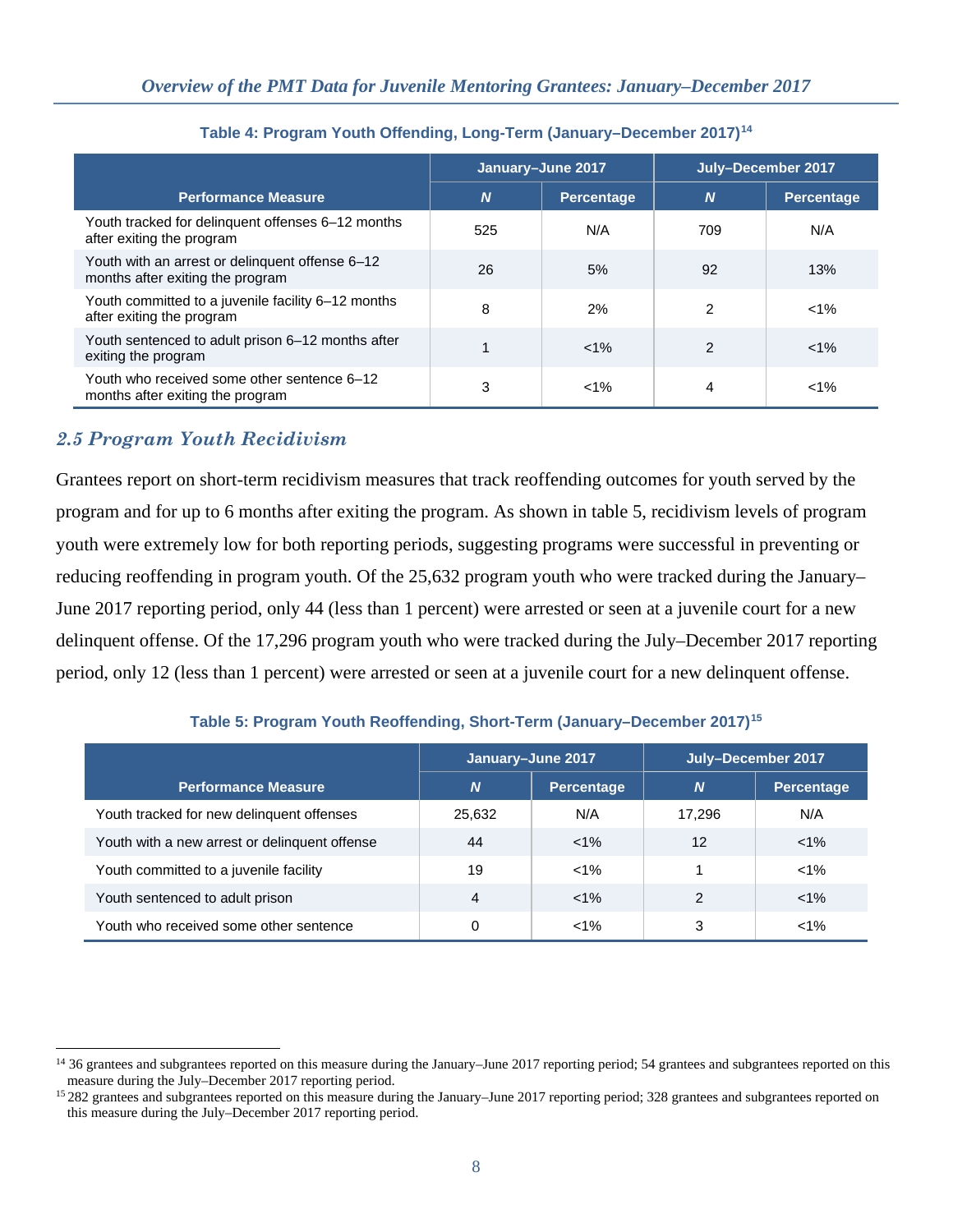OJJDP also asks grantees to report on performance measures over the long-term (6–12 months following departure from the program). Due to the nature of the programs enacted by the grantees, it is difficult to maintain contact with all youth served over long periods of time, and many grantees are unable to report on long-term measures. Therefore, long-term performance data on recidivism are not included in this report.

### *2.6 Youth Target Behaviors*

 $\overline{a}$ 

Tables 6 and 7 present short-term data on program youth whose selected target behaviors improved while enrolled in the mentoring program and up to 6 months after exiting the program. A target behavior is one that a grantee has chosen to track for youth served by a particular program; it measures a "positive" change in a behavior such as social competence, improved family relationships, or community involvement.

Overall, 59 percent of youth receiving services exhibited a desired change in a targeted behavior during the January–June 2017 reporting period (table 6). Occupational skill training had the greatest improvement during the reporting period, with 87 percent of youth improving occupational skills. Additionally, 76 percent of youth receiving services demonstrated a positive behavior change related to substance use.

| <b>Target Behavior</b>       | <b>Youth Served</b> | <b>Youth with Intended</b><br><b>Behavior Change</b> | <b>Percentage of Youth with</b><br><b>Intended Behavior Change</b> |
|------------------------------|---------------------|------------------------------------------------------|--------------------------------------------------------------------|
| Occupational skill training  | 3,199               | 2,775                                                | 87%                                                                |
| Substance use                | 1,633               | 1,242                                                | 76%                                                                |
| Community involvement        | 12,354              | 9,146                                                | 74%                                                                |
| Gang resistance/involvement  | 1,537               | 1,127                                                | 73%                                                                |
| Prosocial behavior           | 12,121              | 8,566                                                | 71%                                                                |
| Perception of social support | 33,746              | 23,645                                               | 70%                                                                |
| Antisocial behavior          | 11,024              | 7,231                                                | 66%                                                                |
| <b>Family relationships</b>  | 7,257               | 4,043                                                | 56%                                                                |
| School attendance            | 12,439              | 6,611                                                | 53%                                                                |
| Social competence            | 40,043              | 20,346                                               | 51%                                                                |
| <b>GPA</b>                   | 23,722              | 10,575                                               | 45%                                                                |
| <b>GED</b>                   | 1,792               | 303                                                  | 17%                                                                |
| <b>Overall</b>               | 160,867             | 95,610                                               | 59%                                                                |

#### **Table 6: Short-Term Target Behavior Performance (January–June 2017)[16](#page-8-0)**

<span id="page-8-0"></span><sup>&</sup>lt;sup>16</sup> Number of grantees and subgrantees reporting on this measure during the January–June 2017 reporting period varies from 244 reporting on social competence to 13 reporting on prosocial behaviors.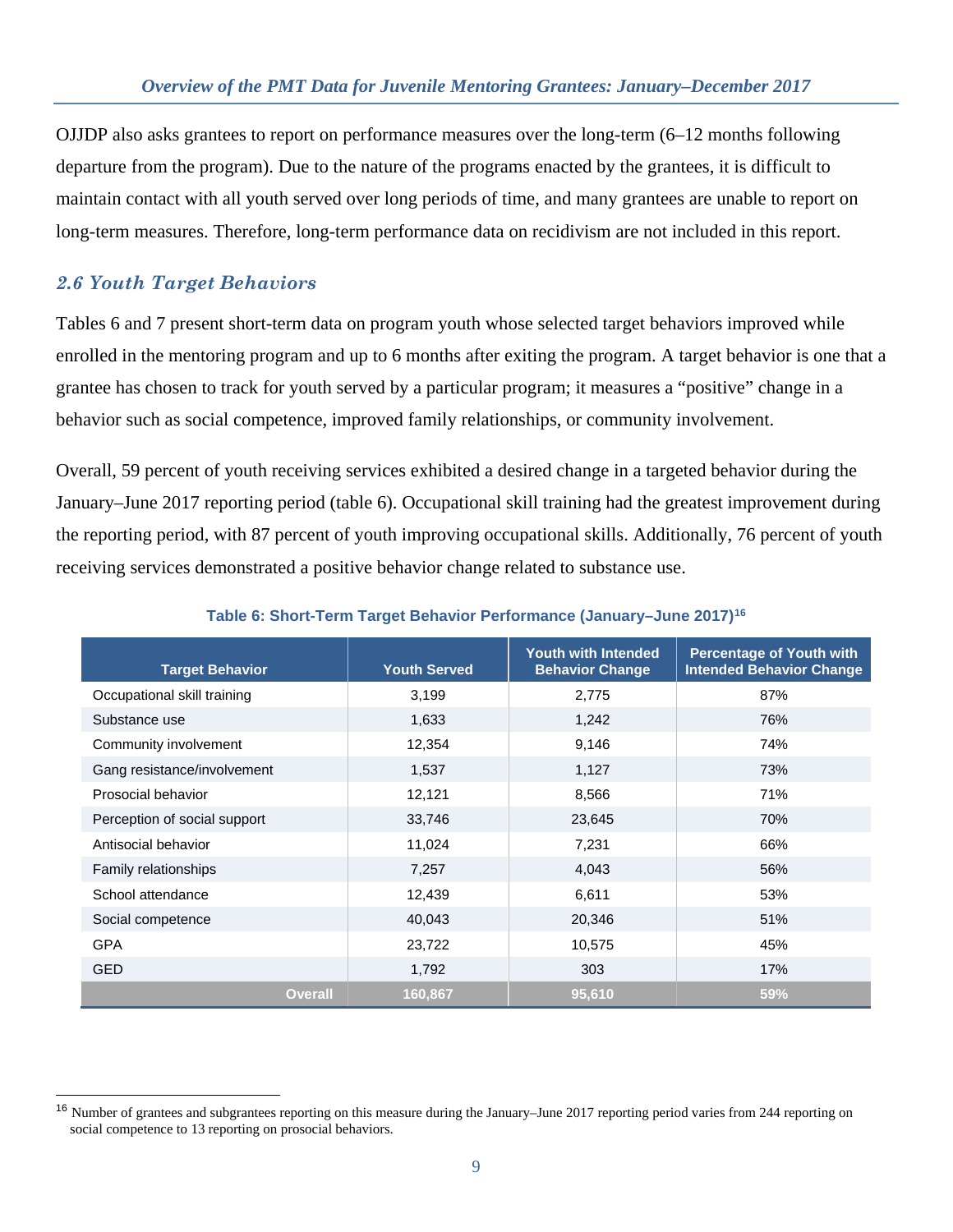### *Overview of the PMT Data for Juvenile Mentoring Grantees: January–December 2017*

During the July–December 2017 reporting period, 58 percent of youth receiving services exhibited a desired change in a targeted behavior overall (table 7). Youth receiving services to address behaviors associated with gang resistance/involvement had the greatest improvement during the reporting period, with 75 percent of youth demonstrating a positive change, closely followed by youth demonstrating positive changes in occupational skill training and community involvement (74 percent).

| <b>Target Behavior</b>       | <b>Youth Served</b> | <b>Youth with Intended</b><br><b>Behavior Change</b> | <b>Percentage of Youth with</b><br><b>Intended Behavior Change</b> |
|------------------------------|---------------------|------------------------------------------------------|--------------------------------------------------------------------|
| Gang resistance/involvement  | 3,554               | 2,671                                                | 75%                                                                |
| Occupational skill training  | 3,974               | 2,950                                                | 74%                                                                |
| Community involvement        | 14,346              | 10,547                                               | 74%                                                                |
| Perception of social support | 28,637              | 20,649                                               | 72%                                                                |
| Antisocial behavior          | 14,078              | 10,146                                               | 72%                                                                |
| Prosocial behavior           | 10,399              | 7,292                                                | 70%                                                                |
| Family relationships         | 9,100               | 5,732                                                | 63%                                                                |
| Substance use                | 2,863               | 1,763                                                | 62%                                                                |
| School attendance            | 14,632              | 7,595                                                | 52%                                                                |
| Social competence            | 42,707              | 19,704                                               | 46%                                                                |
| <b>GPA</b>                   | 23,828              | 9,632                                                | 40%                                                                |
| <b>GED</b>                   | 2,016               | 371                                                  | 18%                                                                |
| <b>Overall</b>               | 170,134             | 99,052                                               | 58%                                                                |

#### **Table 7. Short-term Target Behavior Performance: July–December 2017[17](#page-9-0)**

### *2.7 Program Mentors*

 $\overline{a}$ 

The total number of program mentors enrolled in Juvenile Mentoring programs in 2017 continued to increase from 36,321 during the July–December 2016 reporting period to 41,798 mentors during the January–June 2017 reporting period and 45,031 mentors during the July–December 2017 reporting period (figure 7). The overall mentor retention rate remained steadily high during 2017 with 90 percent of mentors staying active or retained during January–June 2017 and 86 percent during July–December 2017. The mentor retention rate measures the percent of mentors that remain active with the program.

<span id="page-9-0"></span><sup>&</sup>lt;sup>17</sup> Number of grantees and subgrantees reporting on this measure during the July–December 2017 reporting period varies from 206 reporting on social competence to 15 reporting on prosocial behaviors.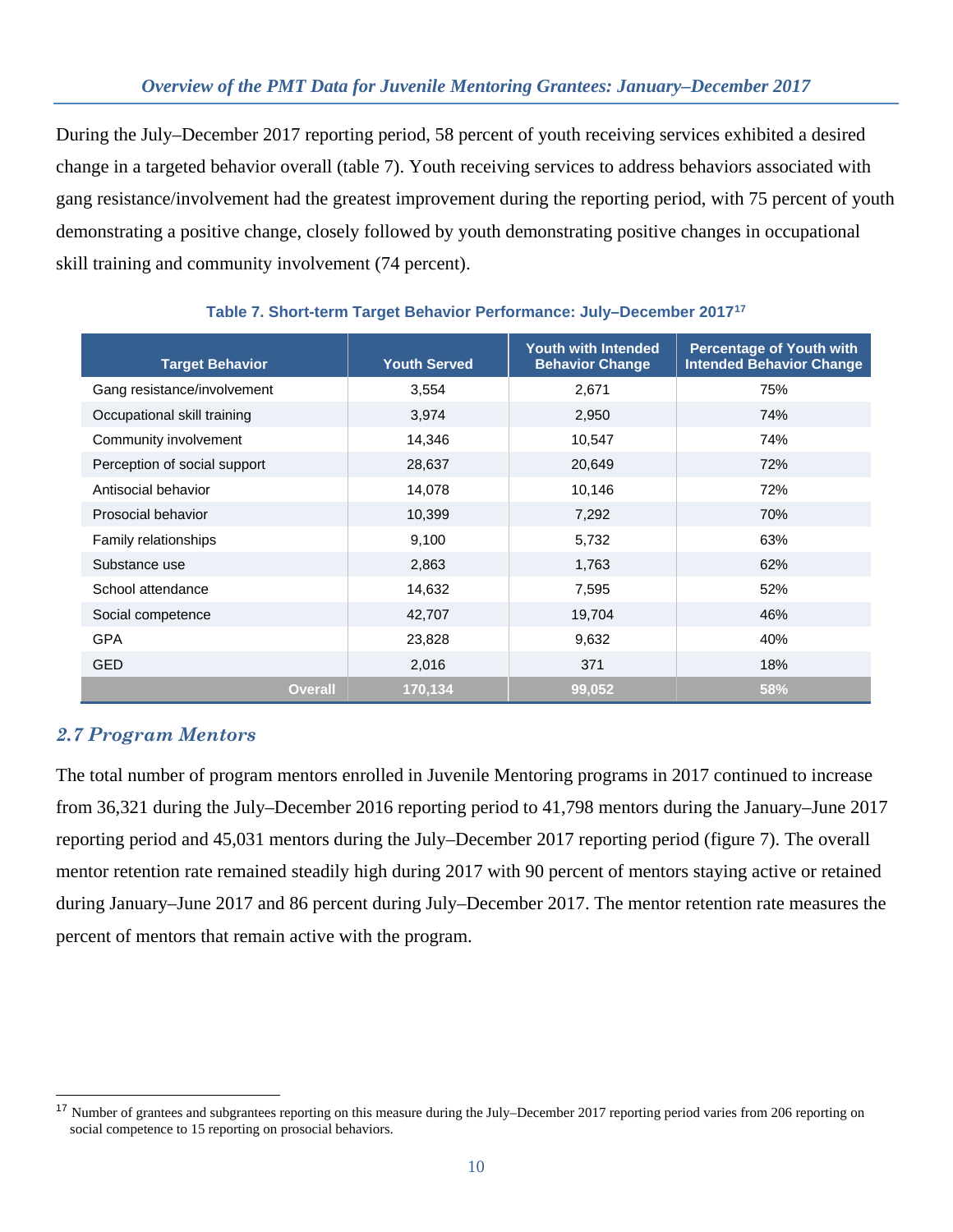![](_page_10_Figure_1.jpeg)

**Figure 7: Mentor Retention (January 2015–December 2017)[18](#page-10-0)**

Training is provided to individuals to help prepare them for various mentoring opportunities. It is often difficult to recruit and retain mentors; however, research has shown that individuals are more likely to remain in mentoring programs if they feel adequately prepared to serve as mentors.<sup>[19](#page-10-1)</sup> During the January–June 2017 reporting period, grantees and subgrantees reported that 73 percent of mentors trained demonstrated increased knowledge in the program area; during the July–December 2017 reporting period, 62 percent of trained mentors demonstrated increased knowledge. The percentage of mentors demonstrating increased knowledge due to training coupled with the high mentor retention rate during both reporting periods suggest mentors feel adequately prepared to perform their duties.

| <b>Performance Measure</b>                                                         | January-June 2017 | July-December 2017 |
|------------------------------------------------------------------------------------|-------------------|--------------------|
| Trained mentors demonstrating increased knowledge                                  | 25,006            | 22,727             |
| Total number of trained program mentors                                            | 34.277            | 36.547             |
| Percent of trained program mentors with increased knowledge of the<br>program area | 73%               | 62%                |

**Table 8: Trained Mentors with Increased Knowledge (January–December 2017)[20](#page-10-2)**

 $\overline{a}$ 

<span id="page-10-0"></span><sup>&</sup>lt;sup>18</sup> 499 grantees and subgrantees reported on this measure during the January–June 2017 reporting period; 592 grantees and subgrantees reported on this measure during the July–December 2017 reporting period. Earlier reporting periods ranged between 222 and 457 grantees and subgrantees reporting on the measure.

<span id="page-10-1"></span><sup>&</sup>lt;sup>19</sup> See Adrienne Fernandes-Alcantara. Vulnerable Youth: Federal Mentoring Programs and Issues, (Congressional Research Service, 2017) <https://fas.org/sgp/crs/misc/RL34306.pdf>

<span id="page-10-2"></span><sup>&</sup>lt;sup>20</sup> 449 grantees and subgrantees reported on this measure during the January–June 2017 reporting period; 409 grantees and subgrantees reported on this measure during the July–December 2017 reporting period.